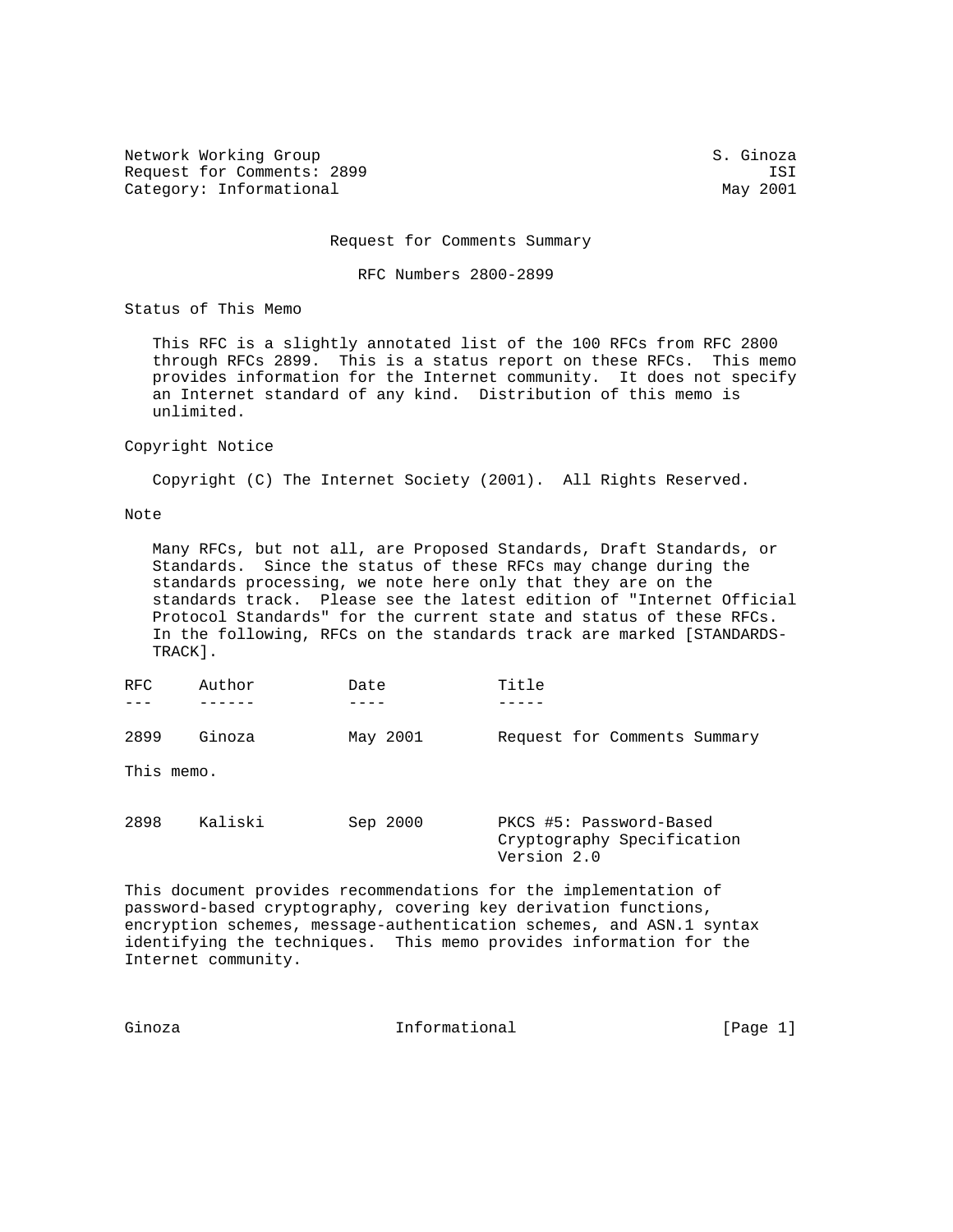2897 Cromwell Aug 2000 Proposal for an MGCP Advanced

Audio Package

This document is a proposal to add a new event/signal package to the MGCP (Media Gateway Control Protocol) protocol to control an ARF (Audio Resource Function) which may reside on a Media Gateway or specialized Audio Server. This memo provides information for the Internet community.

2896 Bierman Aug 2000 Remote Network Monitoring MIB Protocol Identifier Macros

This memo contains various protocol identifier examples, which can be used to produce valid protocolDirTable INDEX encodings, as defined by the Remote Network Monitoring MIB and the RMON Protocol Identifier Reference. This memo provides information for the Internet community.

| 2895 | Bierman | Aug 2000 |  | Remote Network Monitoring MIB |
|------|---------|----------|--|-------------------------------|
|      |         |          |  | Protocol Identifier Reference |

This memo defines a notation describing protocol layers in a protocol encapsulation, specifically for use in encoding INDEX values for the protocolDirTable, found in the RMON-2 MIB. [STANDARDS TRACK]

2894 Crawford Aug 2000 Router Renumbering for IPv6

This document defines a mechanism called Router Renumbering ("RR") which allows address prefixes on routers to be configured and reconfigured almost as easily as the combination of Neighbor Discovery and Address Autoconfiguration works for hosts. [STANDARDS TRACK]

2893 Gilligan Aug 2000 Transition Mechanisms for IPv6 Hosts and Routers

This document specifies IPv4 compatibility mechanisms that can be implemented by IPv6 hosts and routers. [STANDARDS TRACK]

Ginoza **Informational** Informational [Page 2]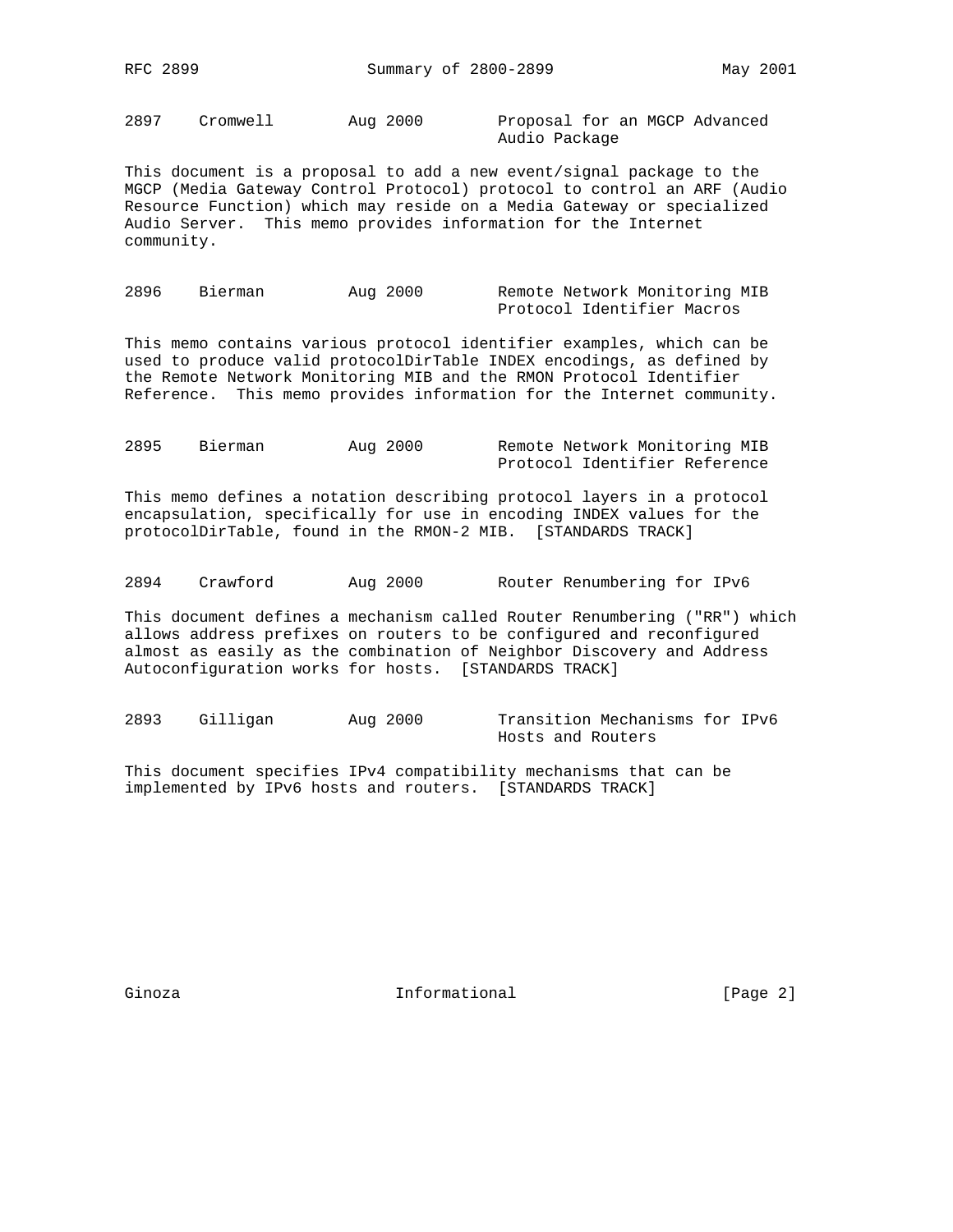2892 Tsiang Aug 2000 The Cisco SRP MAC Layer

Protocol

This document specifies the MAC layer protocol, "Spatial Reuse Protocol" (SRP) for use with ring based media. This is a second version of the protocol (V2). This memo provides information for the Internet community.

2891 Howes Aug 2000 LDAP Control Extension for Server Side Sorting of Search Results

This document describes two LDAPv3 control extensions for server side sorting of search results. These controls allows a client to specify the attribute types and matching rules a server should use when returning the results to an LDAP search request. [STANDARDS TRACK]

2890 Dommety Sep 2000 Key and Sequence Number Extensions to GRE

This document describes extensions by which two fields, Key and Sequence Number, can be optionally carried in the GRE Header. [STANDARDS TRACK]

| 2889 | Mandeville | Aug 2000 | Benchmarking Methodology for |
|------|------------|----------|------------------------------|
|      |            |          | LAN Switching Devices        |

This document is intended to provide methodology for the benchmarking of local area network (LAN) switching devices. This memo provides information for the Internet community.

2888 Srisuresh Aug 2000 Secure Remote Access with L2TP

The objective of this document is to extend security characteristics of IPsec to remote access users, as they dial-in through the Internet. This memo provides information for the Internet community.

2887 Handley Aug 2000 The Reliable Multicast Design Space for Bulk Data Transfer

This document provides an overview of the design space and the ways in which application constraints affect possible solutions. This memo provides information for the Internet community.

Ginoza **Informational** Informational [Page 3]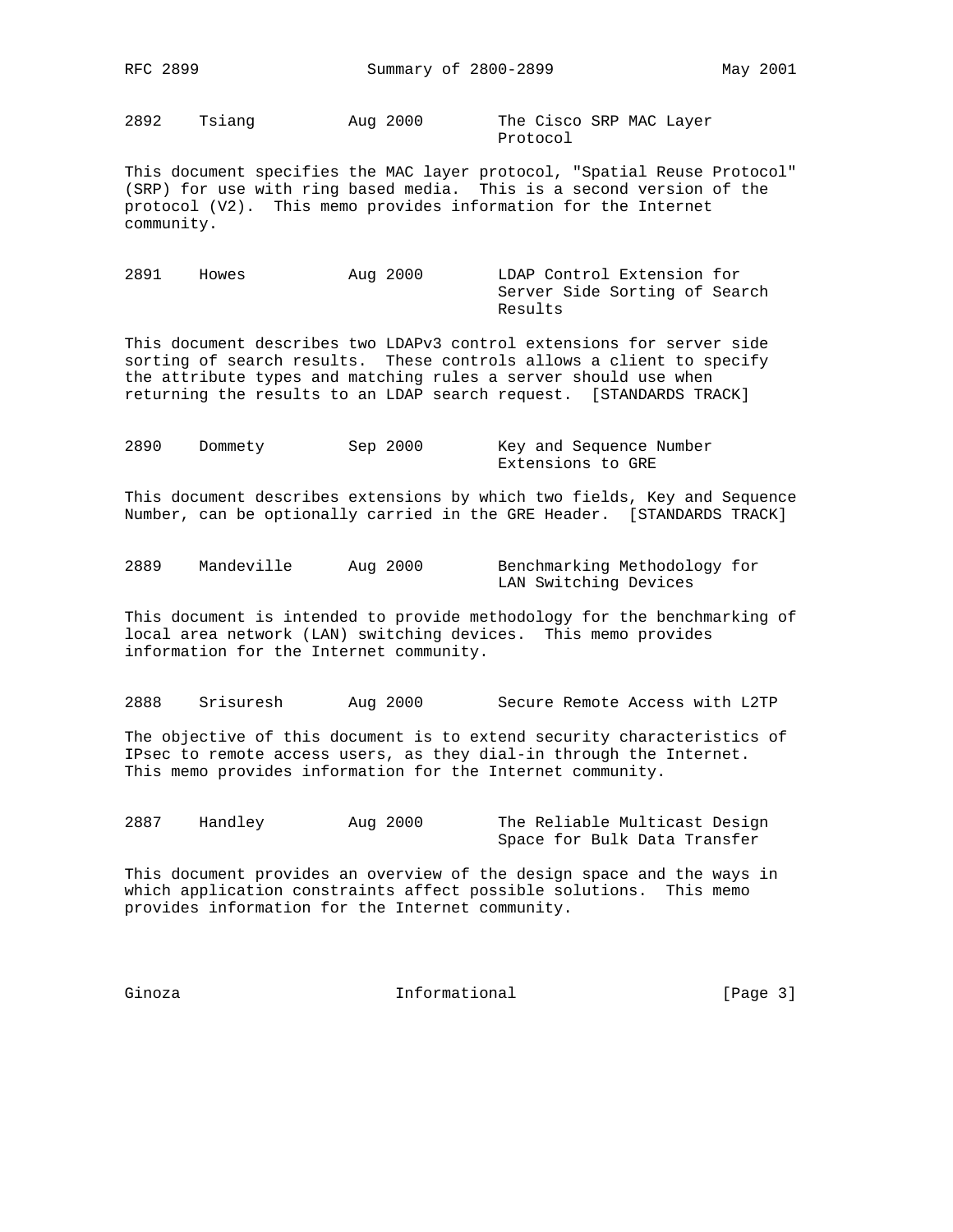2886 Taylor Sep 2000 Megaco Errata

This document records the errors found in the Megaco/H.248 protocol document, along with the changes proposed in the text of that document to resolve them. [STANDARDS TRACK]

2885 Cuervo Sep 2000 Megaco Protocol version 0.8

This document is common text with Recommendation H.248 as redetermined in Geneva, February 2000. It must be read in conjunction with the Megaco Errata, RFC 2886. [STANDARDS TRACK]

2884 Hadi Salim Jul 2000 Performance Evaluation of Explicit Congestion Notification (ECN) in IP Networks

This memo presents a performance study of the Explicit Congestion Notification (ECN) mechanism in the TCP/IP protocol using our implementation on the Linux Operating System. This memo provides information for the Internet community.

2883 Floyd Jul 2000 An Extension to the Selective Acknowledgement (SACK) Option for TCP

This note defines an extension of the Selective Acknowledgement (SACK) Option for TCP. [STANDARDS TRACK]

2882 Mitton Jul 2000 Network Access Servers Requirements: Extended RADIUS Practices

This document describes current practices implemented in NAS products that go beyond the scope of the RADIUS (Remote Authentication Dial In User Service) RFCs 2138, 2139. This memo provides information for the Internet community.

Ginoza **Informational Informational** [Page 4]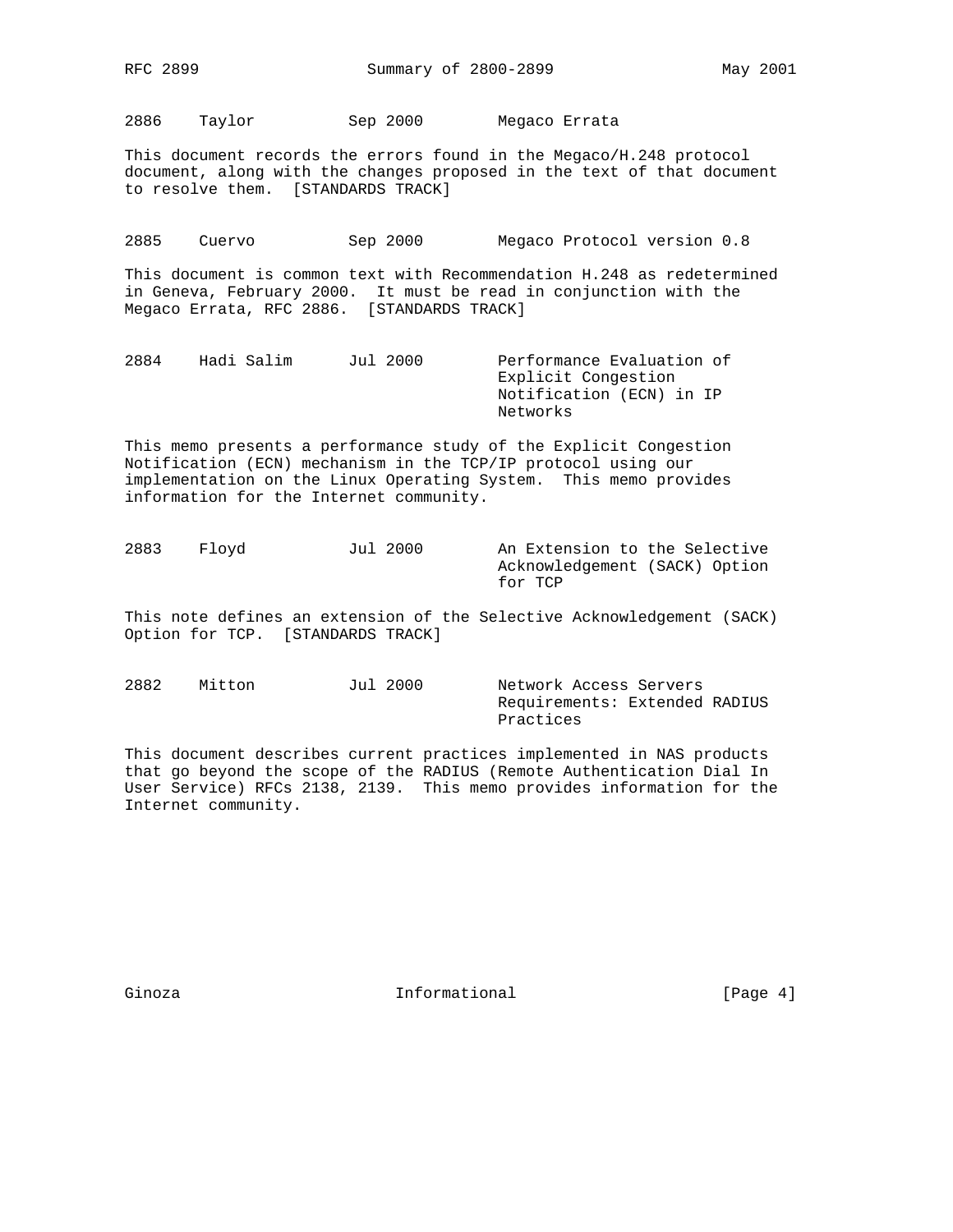2881 Mitton Jul 2000 Network Access Server

 Requirements Next Generation (NASREQNG) NAS Model

This document describes the terminology and gives a model of typical Network Access Server (NAS). This memo provides information for the Internet community.

2880 McIntyre Aug 2000 Internet Fax T.30 Feature Mapping

This document describes how to map Group 3 fax capability identification bits, described in ITU T.30, into the Internet fax feature schema described in "Content feature schema for Internet fax". This memo provides information for the Internet community.

2879 Klyne Aug 2000 Content Feature Schema for Internet Fax (V2)

This document defines a content media feature schema for Internet fax. [STANDARDS TRACK]

2878 Higashiyama Jul 2000 PPP Bridging Control Protocol (BCP)

This document defines the Network Control Protocol for establishing and configuring Remote Bridging for PPP links. [STANDARDS TRACK]

2877 Murphy, Jr. Jul 2000 5250 Telnet Enhancements

This memo describes the interface to the IBM 5250 Telnet server that allows client Telnet to request a Telnet terminal or printer session using a specific device name. This memo provides information for the Internet community.

2876 Pawling Jul 2000 Use of the KEA and SKIPJACK Algorithms in CMS

This document describes the conventions for using the Key Exchange Algorithm (KEA) and SKIPJACK encryption algorithm in conjunction with the Cryptographic Message Syntax [CMS] enveloped-data and encrypteddata content types. This memo provides information for the Internet community.

Ginoza **Informational Informational Informational** [Page 5]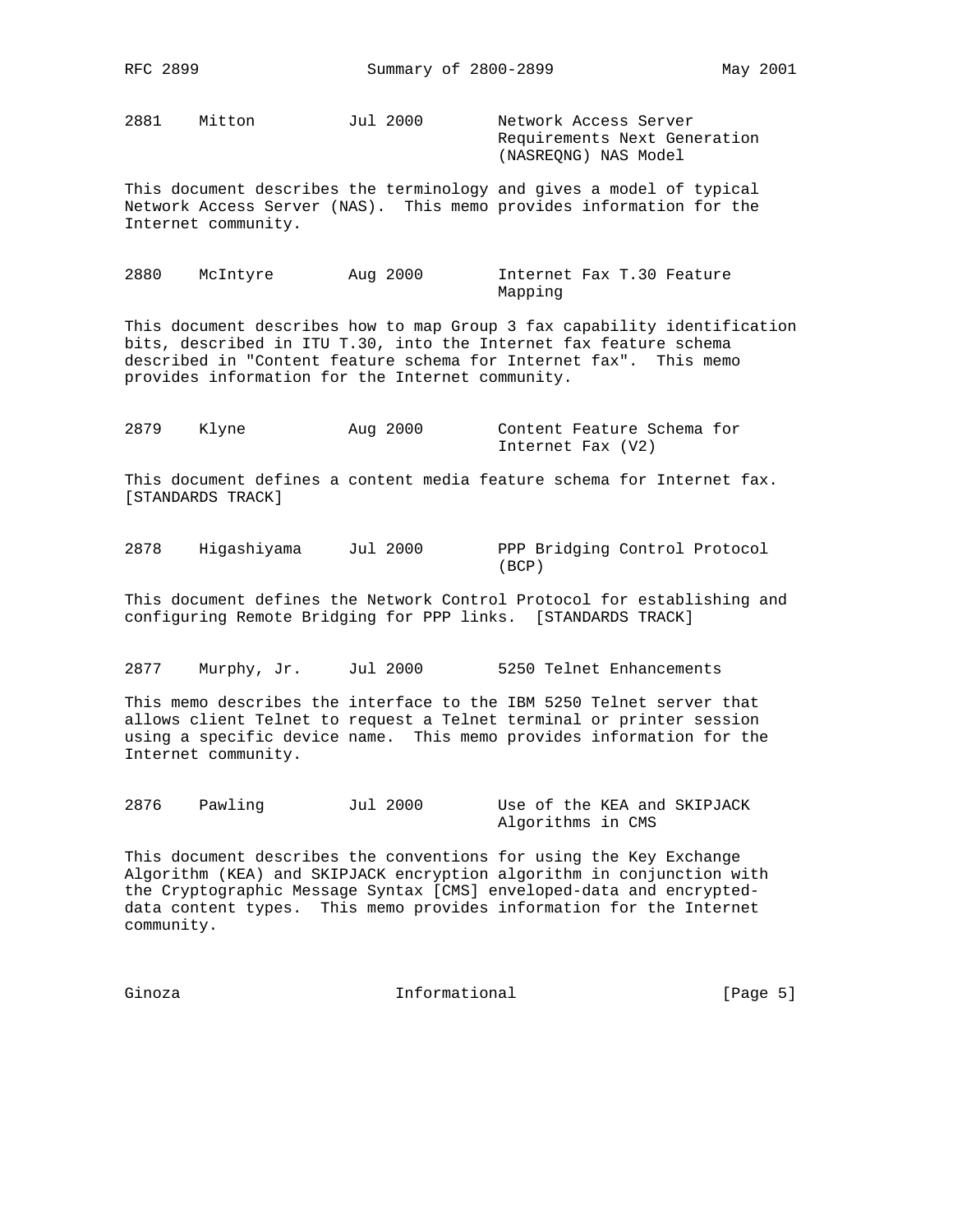2875 Prafullchandra Jul 2000 Diffie-Hellman Proof-of-Possession Algorithms

This document describes two methods for producing an integrity check value from a Diffie-Hellman key pair. [STANDARDS TRACK]

2874 Crawford Jul 2000 DNS Extensions to Support IPv6 Address Aggregation and Renumbering

This document defines changes to the Domain Name System to support renumberable and aggregatable IPv6 addressing. [STANDARDS TRACK]

2873 Xiao Jun 2000 TCP Processing of the IPv4 Precedence Field

This memo describes a conflict between TCP and DiffServ on the use of the three leftmost bits in the TOS octet of an IPv4 header. [STANDARDS TRACK]

2872 Bernet Jun 2000 Application and Sub Application Identity Policy Element for Use with RSVP

RSVP signaling messages typically include policy data objects, which in turn contain policy elements. Policy elements may describe user and/or application information, which may be used by RSVP aware network elements to apply appropriate policy decisions to a traffic flow. This memo details the usage of policy elements that provide application information. [STANDARDS TRACK]

2871 Rosenberg Jun 2000 A Framework for Telephony Routing over IP

This document serves as a framework for Telephony Routing over IP (TRIP), which supports the discovery and exchange of IP telephony gateway routing tables between providers. This memo provides information for the Internet community.

Ginoza **Informational Informational** [Page 6]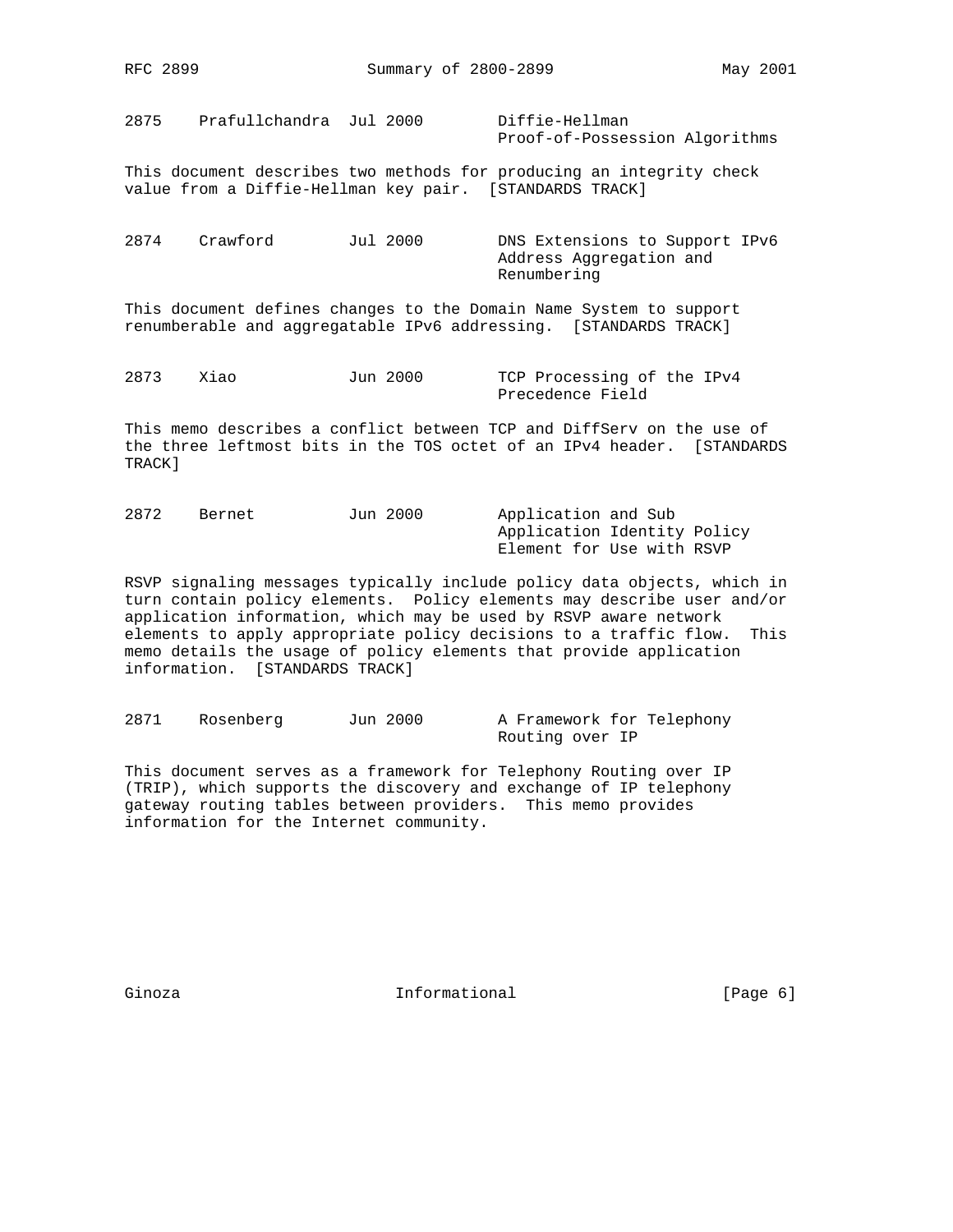2870 Bush Jun 2000 Root Name Server Operational Requirements

The primary focus of this document is to provide guidelines for operation of the root name servers. This document specifies an Internet Best Current Practices for the Internet Community, and requests discussion and suggestions for improvements.

2869 Rigney Jun 2000 RADIUS Extensions

This document describes additional attributes for carrying authentication, authorization and accounting information between a Network Access Server (NAS) and a shared Accounting Server using the Remote Authentication Dial In User Service (RADIUS) protocol described in RFC 2865 and RFC 2866. This memo provides information for the Internet community.

| 2868 | Zorn | Jun 2000 |  | RADIUS Attributes for Tunnel |  |
|------|------|----------|--|------------------------------|--|
|      |      |          |  | Protocol Support             |  |

This document defines a set of RADIUS (Remote Authentication Dial In User Service) attributes designed to support the provision of compulsory tunneling in dial-up networks. This memo provides information for the Internet community.

| 2867 | Zorn | Jun 2000 |                          | RADIUS Accounting |  |
|------|------|----------|--------------------------|-------------------|--|
|      |      |          | Modifications for Tunnel |                   |  |
|      |      |          | Protocol Support         |                   |  |

This document defines new RADIUS (Remote Authentication Dial In User Service) accounting Attributes and new values for the existing Acct-Status-Type Attribute designed to support the provision of compulsory tunneling in dial-up networks. This memo provides information for the Internet community.

2866 Rigney Jun 2000 RADIUS Accounting

This document describes a protocol for carrying accounting information between a Network Access Server and a shared Accounting Server. This memo provides information for the Internet community.

Ginoza **Informational** Informational [Page 7]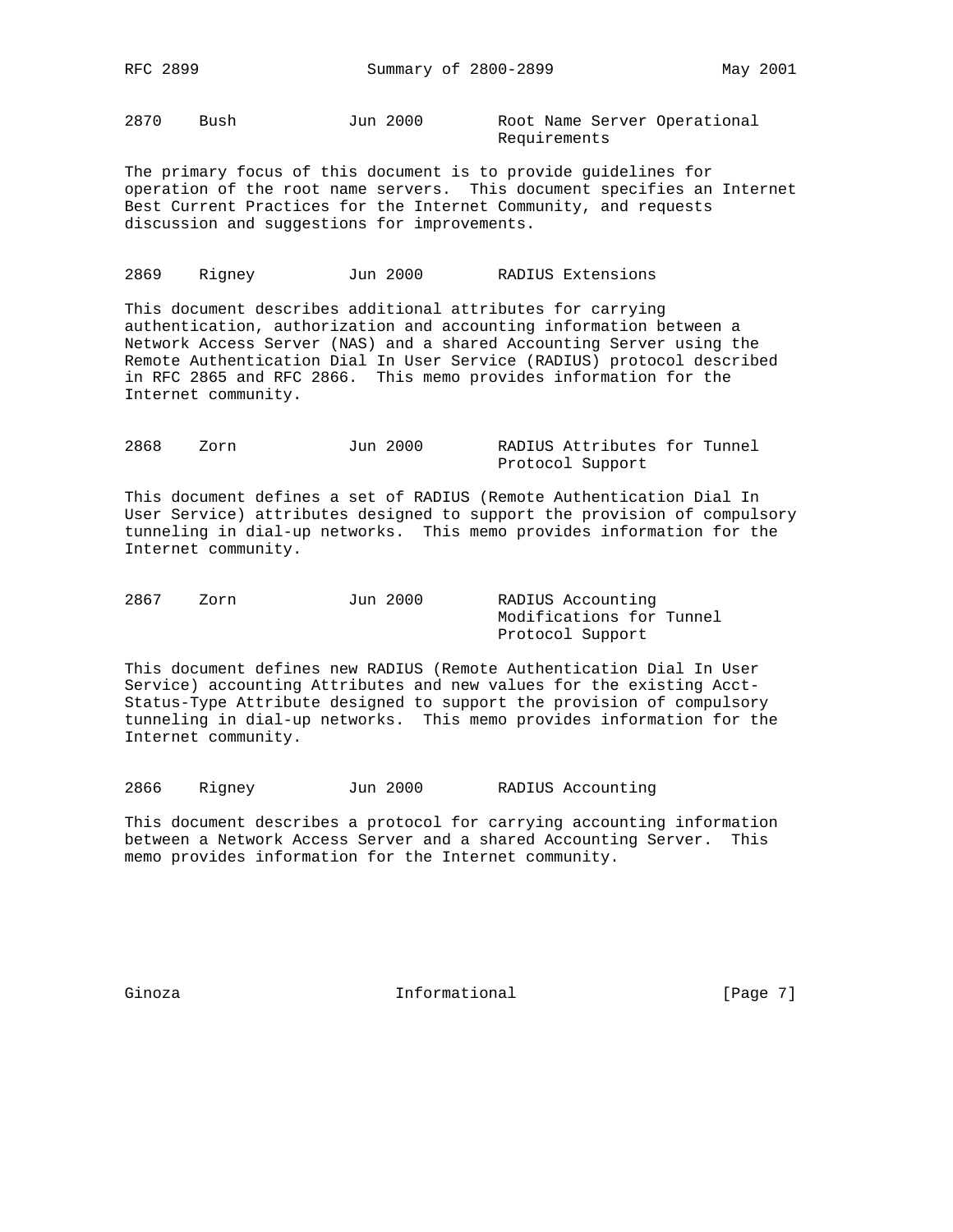2865 Rigney Jun 2000 Remote Authentication Dial In User Service (RADIUS)

This document describes a protocol for carrying authentication, authorization, and configuration information between a Network Access Server which desires to authenticate its links and a shared Authentication Server. [STANDARDS TRACK]

2864 McCloghrie Jun 2000 The Inverted Stack Table Extension to the Interfaces Group MIB

This memo defines a portion of the Management Information Base (MIB) for use with network management protocols in the Internet community. In particular, it describes managed objects which provide an inverted mapping of the interface stack table used for managing network interfaces. [STANDARDS TRACK]

2863 McCloghrie Jun 2000 The Interfaces Group MIB

This memo discusses the 'interfaces' group of MIB-II, especially the experience gained from the definition of numerous media-specific MIB modules for use in conjunction with the 'interfaces' group for managing various sub-layers beneath the internetwork-layer. It specifies clarifications to, and extensions of, the architectural issues within the MIB-II model of the 'interfaces' group. [STANDARDS TRACK]

| 2862 | Civanlar | Jun 2000 | RTP Payload Format for |  |
|------|----------|----------|------------------------|--|
|      |          |          | Real-Time Pointers     |  |

This document describes an RTP payload format for transporting the coordinates of a dynamic pointer that may be used during a presentation. [STANDARDS TRACK]

2861 Handley Jun 2000 TCP Congestion Window Validation

This document describes a simple modification to TCP's congestion control algorithms to decay the congestion window cwnd after the transition from a sufficiently-long application-limited period, while using the slow-start threshold ssthresh to save information about the previous value of the congestion window. This memo defines an Experimental Protocol for the Internet community.

Ginoza **Informational Informational Informational Example 1** (Page 8)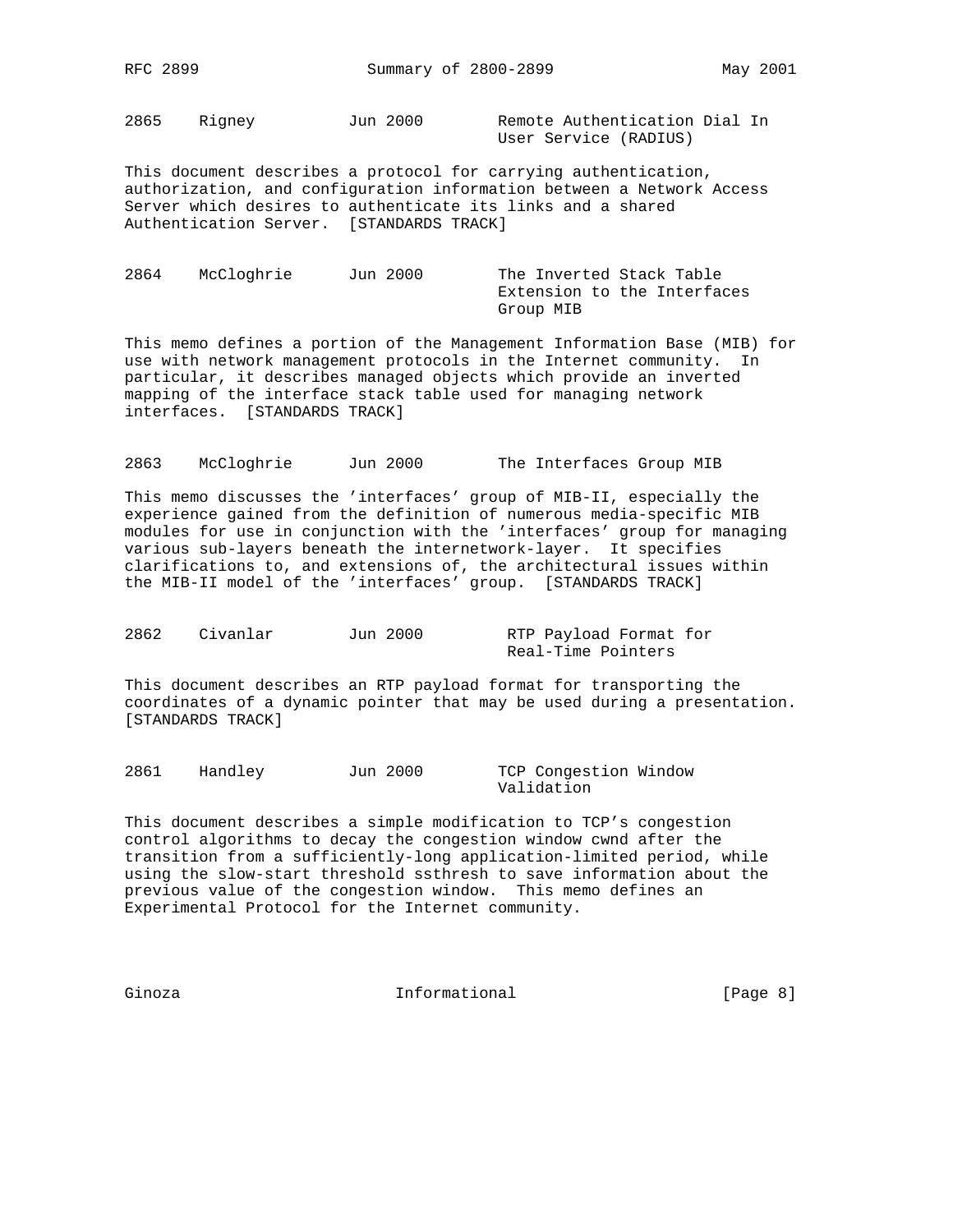2860 Carpenter Jun 2000 Memorandum of Understanding Concerning the Technical Work of the Internet Assigned Numbers Authority

This document places on record the text of the Memorandum of Understanding concerning the technical work of the IANA that was signed on March 1, 2000 between the IETF and ICANN, and ratified by the ICANN Board on March 10, 2000. This memo provides information for the Internet community.

2859 Fang Jun 2000 A Time Sliding Window Three This memo defines a Time

This memo defines a Time Sliding Window Three Colour Marker (TSWTCM), which can be used as a component in a Diff-Serv traffic conditioner. This memo defines an Experimental Protocol for the Internet community.

2858 Bates Jun 2000 Multiprotocol Extensions for  $\text{BGP}-4$ 

This document defines extensions to BGP-4 to enable it to carry routing information for multiple Network Layer protocols (e.g., IPv6, IPX, etc...). [STANDARDS TRACK]

2857 Keromytis Jun 2000 The Use of HMAC-RIPEMD-160-96 within ESP and AH

This memo describes the use of the HMAC algorithm in conjunction with the RIPEMD-160 algorithm as an authentication mechanism within the revised IPSEC Encapsulating Security Payload (ESP) and the revised IPSEC Authentication Header (AH). [STANDARDS TRACK]

2856 Bierman Jun 2000 Textual Conventions for Additional High Capacity Data Types

This memo specifies new textual conventions for additional high capacity data types, intended for SNMP implementations which already support the Counter64 data type. [STANDARDS TRACK]

Ginoza **Informational Informational Informational** [Page 9]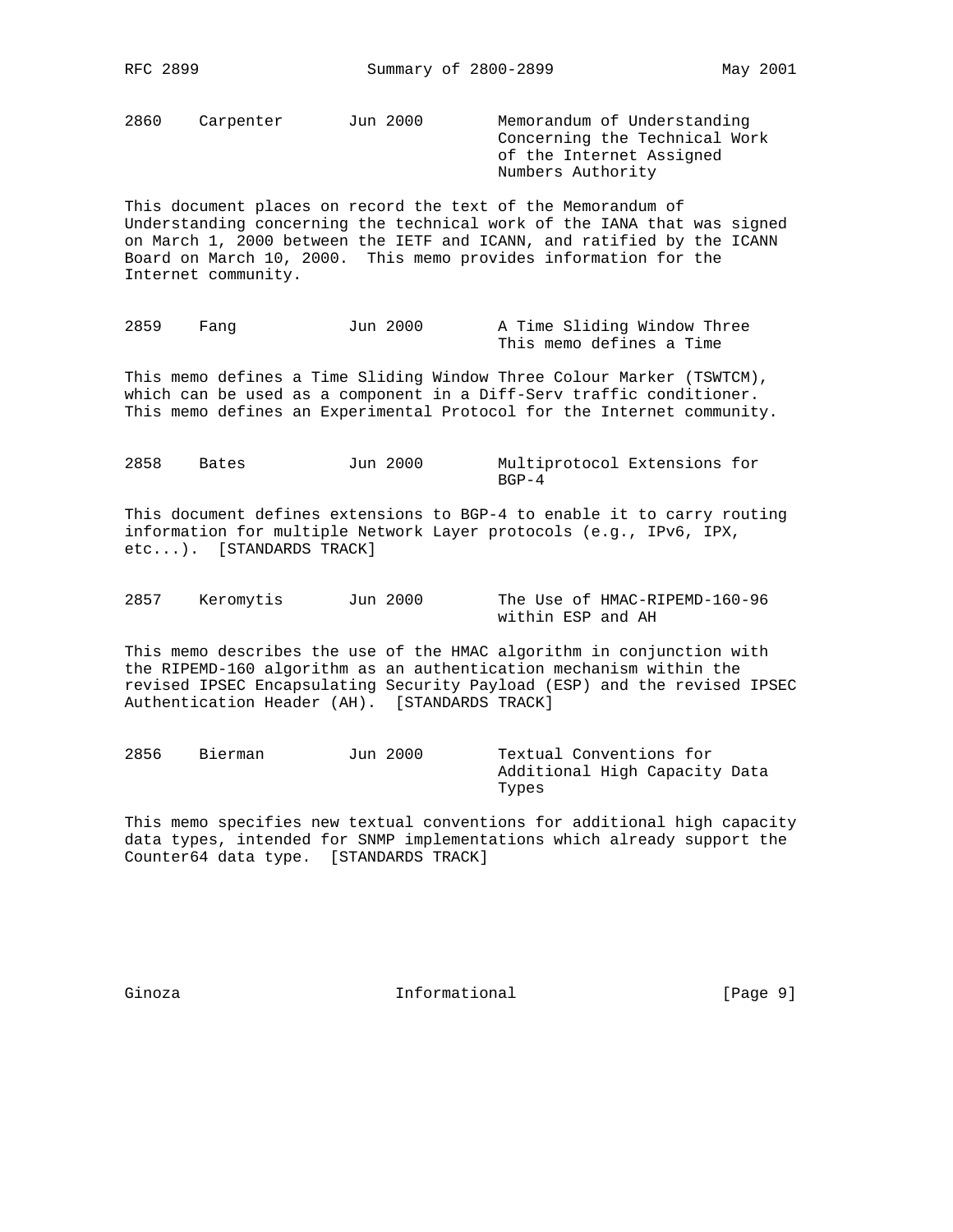2855 Fujisawa Jun 2000 DHCP for IEEE 1394

This memo describes specific usage of some fields of DHCP (Dynamic Host Configuration Protocol) messages. IEEE Std 1394-1995 is a standard for a High Performance Serial Bus. Since 1394 uses a different link-layer addressing method than conventional IEEE802/Ethernet, the usage of some fields must be clarified to achieve interoperability. [STANDARDS TRACK]

2854 Connolly Jun 2000 The 'text/html' Media Type

This document summarizes the history of HTML development, and defines the "text/html" MIME type by pointing to the relevant W3C recommendations. This memo provides information for the Internet community.

2853 Kabat Jun 2000 Generic Security Service API Version 2 : Java Bindings

This document specifies the Java bindings for GSS-API (Generic Security Service Application Program Interface) which is described at a language independent conceptual level in RFC 2743. [STANDARDS TRACK]

| 2852 | Newman | Jun 2000 | Deliver By SMTP Service |  |  |
|------|--------|----------|-------------------------|--|--|
|      |        |          | Extension               |  |  |

This memo defines a mechanism whereby a SMTP client can request, when transmitting a message to a SMTP server, that the server deliver the message within a prescribed period of time. [STANDARDS TRACK]

| 2851 | Daniele | Jun 2000 | Textual Conventions for    |
|------|---------|----------|----------------------------|
|      |         |          | Internet Network Addresses |

This MIB module defines textual conventions to represent commonly used Internet network layer addressing information. [STANDARDS TRACK]

| 2850 | IAB | May 2000 | Charter of the Internet  |  |  |
|------|-----|----------|--------------------------|--|--|
|      |     |          | Architecture Board (IAB) |  |  |

This memo documents the composition, selection, roles, and organization of the Internet Architecture Board. It replaces RFC 1601. This document specifies an Internet Best Current Practices for the Internet Community, and requests discussion and suggestions for improvements.

Ginoza **Informational** Informational [Page 10]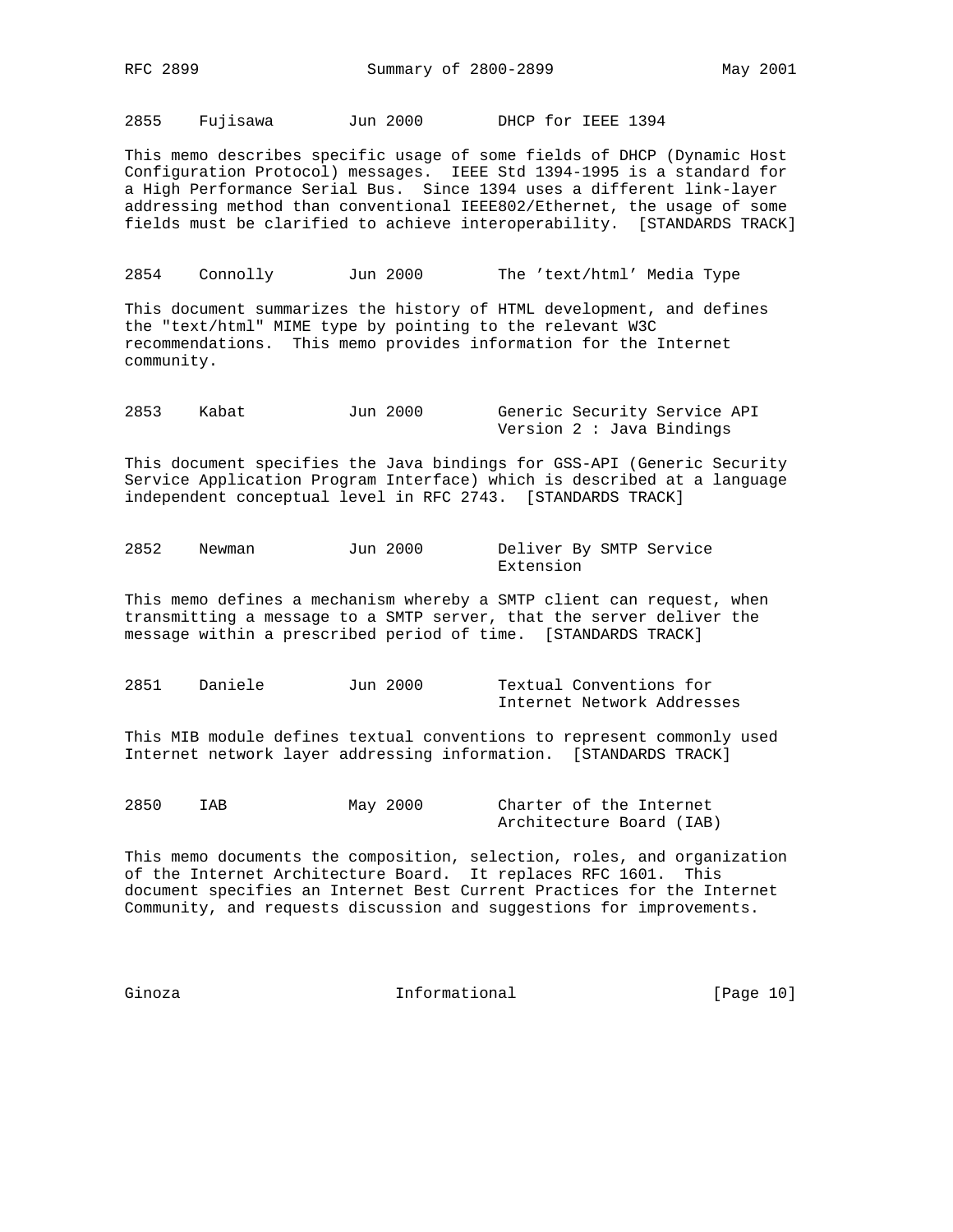2849 Good Jun 2000 The LDAP Data Interchange

 Format (LDIF) - Technical Specification

This document describes a file format suitable for describing directory information or modifications made to directory information. [STANDARDS TRACK]

2848 Petrack Jun 2000 The PINT Service Protocol: Extensions to SIP and SDP for IP Access to Telephone Call Services

This document contains the specification of the PINT Service Protocol 1.0, which defines a protocol for invoking certain telephone services from an IP network. [STANDARDS TRACK]

| 2847 | Eisler | Jun 2000 |  | LIPKEY - A Low Infrastructure   |  |
|------|--------|----------|--|---------------------------------|--|
|      |        |          |  | Public Key Mechanism Using SPKM |  |

This memorandum describes a method whereby one can use GSS-API (Generic Security Service Application Program Interface) to supply a secure channel between a client and server, authenticating the client with a password, and a server with a public key certificate. [STANDARDS TRACK]

| 2846 | Allocchio | Jun 2000 | GSTN Address Element          |
|------|-----------|----------|-------------------------------|
|      |           |          | Extensions in E-mail Services |

This memo defines a full syntax for a specific application in which there is a need to represent GSTN (Global Switched Telephone Network) addressing and Internet addressing. [STANDARDS TRACK]

2845 Vixie May 2000 Secret Key Transaction Authentication for DNS (TSIG)

This protocol allows for transaction level authentication using shared secrets and one way hashing. It can be used to authenticate dynamic updates as coming from an approved client, or to authenticate responses as coming from an approved recursive name server. [STANDARDS TRACK]

Ginoza **Informational** Informational [Page 11]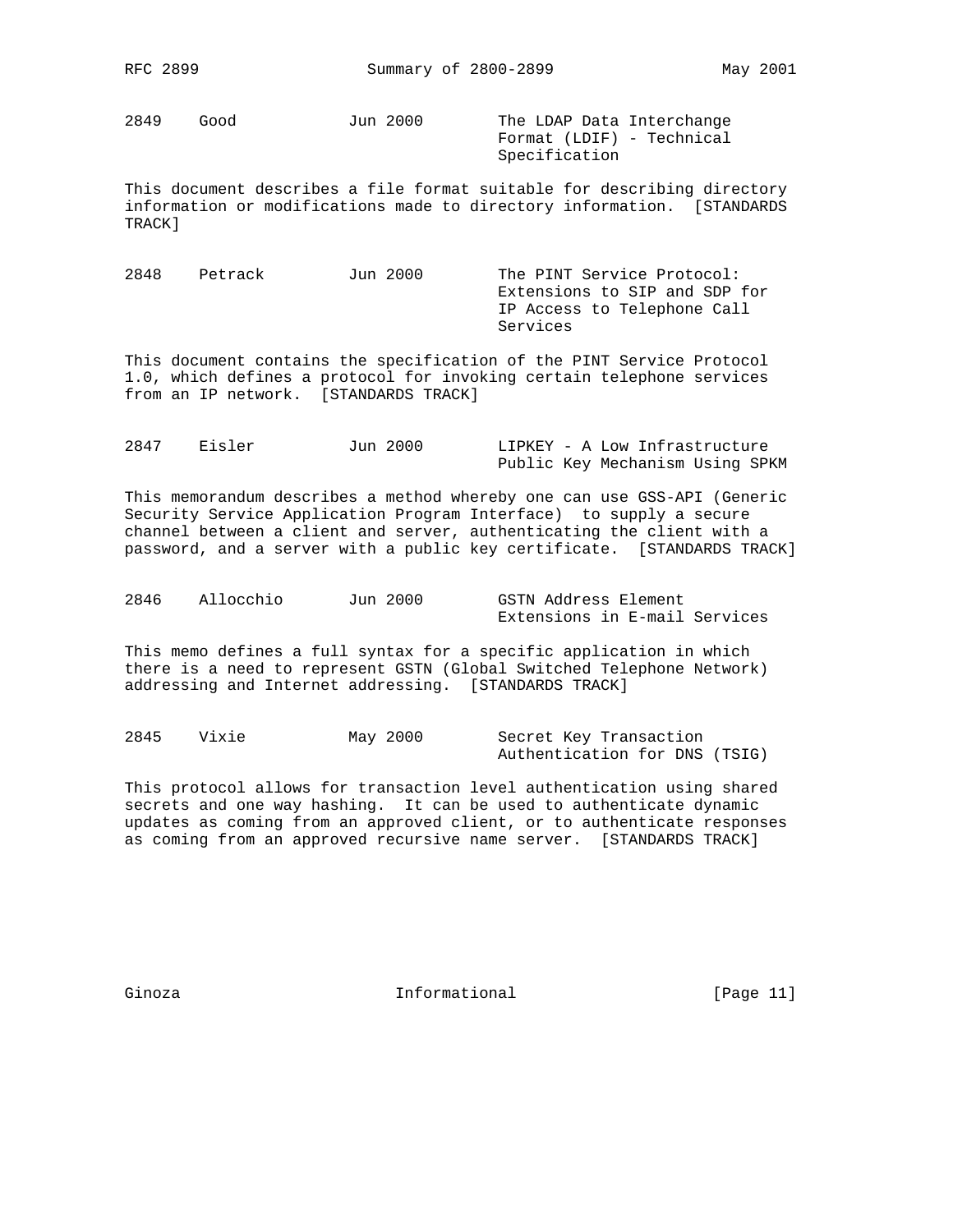2844 Przygienda May 2000 OSPF over ATM and Proxy-PAR

This memo specifies, for OSPF implementors and users, mechanisms describing how the protocol operates in ATM networks over PVC (Permanent Virtual Connections) and SVC (Switched Virtual Circuit) meshes with the presence of Proxy-PAR (PNNI Augmented Routing). This memo defines an Experimental Protocol for the Internet community.

2843 Droz May 2000 Proxy-PAR

The intention of this document is to provide general information about Proxy-PAR (PNNI Augmented Routing). [STANDARDS TRACK]

2842 Chandra May 2000 Capabilities Advertisement with BGP-4

This document defines new Optional Parameter, called Capabilities, that is expected to facilitate introduction of new capabilities in BGP by providing graceful capability advertisement without requiring that BGP peering be terminated. [STANDARDS TRACK]

2841 Metzger Nov 2000 IP Authentication using Keyed SHA1 with Interleaved Padding (IP-MAC)

This document describes the use of keyed SHA1 (Secure Hash Algorithm) with the IP Authentication Header. This memo defines a Historic Document for the Internet community.

2840 Altman May 2000 TELNET KERMIT OPTION

This document describes an extension to the Telnet protocol to allow the negotiation, coordination, and use of the Kermit file transfer and management protocol over an existing Telnet protocol connection. This memo provides information for the Internet community.

2839 da Cruz May 2000 Internet Kermit Service

This document describes a new file transfer service for the Internet based on Telnet Protocol for option negotiation and Kermit Protocol for file transfer and management. This memo provides information for the Internet community.

Ginoza **Informational Informational** [Page 12]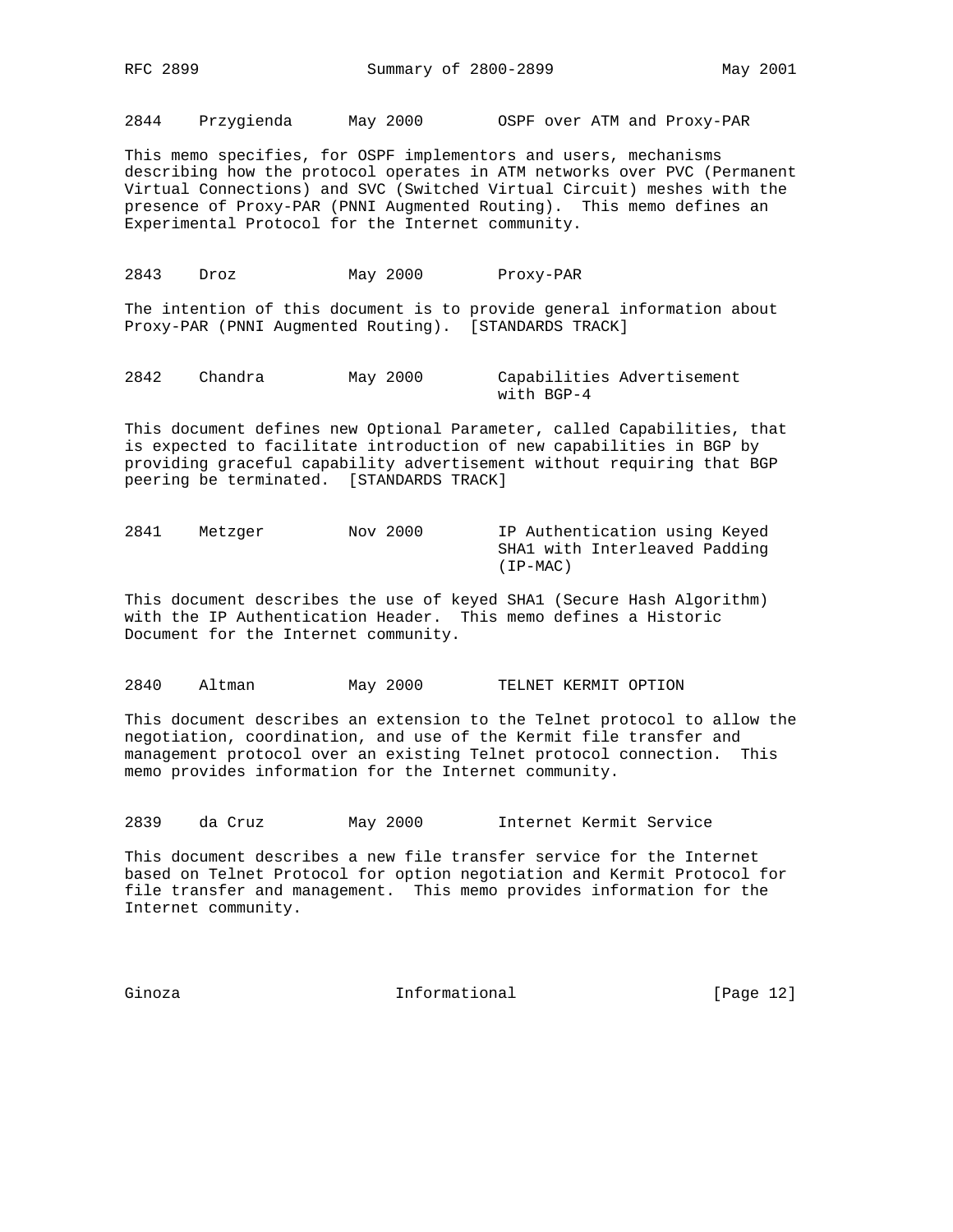2838 Zigmond May 2000 Uniform Resource Identifiers for Television Broadcasts

This document describes a widely-implemented URI scheme, as World-Wide Web browsers are starting to appear on a variety of consumer electronic devices, such as television sets and television set-top boxes, which are capable of receiving television programming from either terrestrial broadcast, satellite broadcast, or cable. In this context there is a need to reference television broadcasts using the URI format described in RFC 2396. This memo provides information for the Internet community.

| 2837 | Teow | May 2000 | Definitions of Managed Objects |
|------|------|----------|--------------------------------|
|      |      |          | for the Fabric Element in      |
|      |      |          | Fibre Channel Standard         |

This memo defines an extension to the Management Information Base (MIB) for use with network management protocols in TCP/IP-based internets. In particular, it defines the objects for managing the operations of the Fabric Element portion of the Fibre Channel Standards. [STANDARDS TRACK]

| 2836 | Brim | May 2000 |  | Per Hop Behavior     |  |
|------|------|----------|--|----------------------|--|
|      |      |          |  | Identification Codes |  |

This document defines a binary encoding to uniquely identify PHBs (Per Hop Behaviors) and/or sets of PHBs in protocol messages. [STANDARDS TRACK]

2835 Pittet May 2000 IP and ARP over HIPPI-6400 (GSN)

This document further specifies a method for resolving IP addresses to HIPPI-6400 (High-Performance Parallel Interface) hardware addresses (HARP) and for emulating IP broadcast in a logical IP subnet (LIS) as a direct extension of HARP. Furthermore, it is the goal of this memo to define a IP and HARP that will allow interoperability for HIPPI-800 and HIPPI-6400 equipment both broadcast and non-broadcast capable networks. [STANDARDS TRACK]

Ginoza **Informational** Informational [Page 13]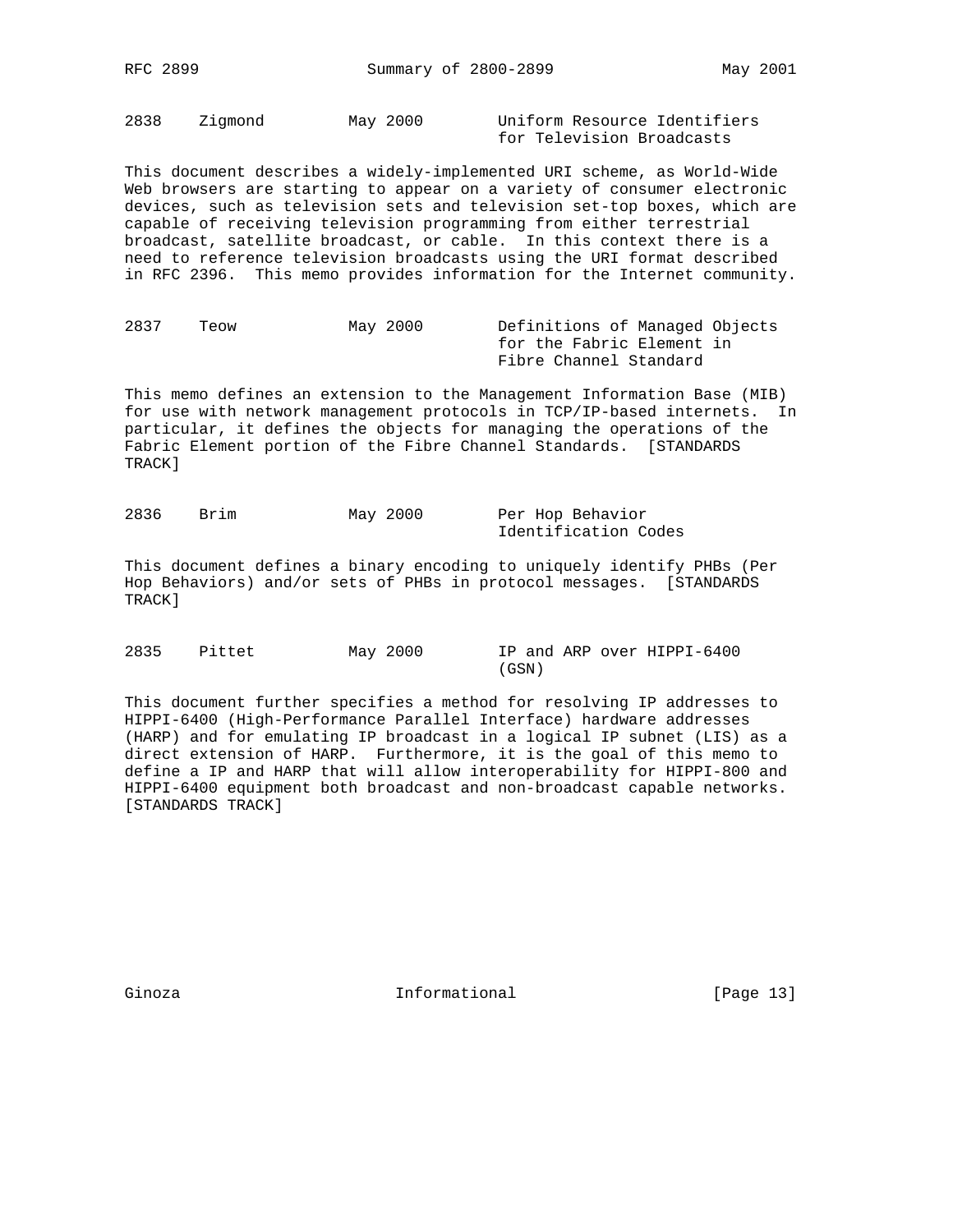2834 Pittet May 2000 ARP and IP Broadcast over HIPPI-800

This document specifies a method for resolving IP addresses to ANSI High-Performance Parallel Interface (HIPPI) hardware addresses and for emulating IP broadcast in a logical IP subnet (LIS) as a direct extension of HARP (hardware addresses). This memo defines a HARP that will interoperate between HIPPI-800 and HIPPI-6400 (also known as Gigabyte System Network, GSN). This document (when combined with RFC 2067 "IP over HIPPI") obsoletes RFC 1374. [STANDARDS TRACK]

| 2833 | Schulzrinne | May 2000 | RTP Payload for DTMF Digits,  |
|------|-------------|----------|-------------------------------|
|      |             |          | Telephony Tones and Telephony |
|      |             |          | Signals                       |

This memo describes how to carry dual-tone multifrequency (DTMF) signaling, other tone signals and telephony events in RTP packets. [STANDARDS TRACK]

| 2832 | Hollenbeck | May 2000 | NSI Registry Registrar       |
|------|------------|----------|------------------------------|
|      |            |          | Protocol (RRP) Version 1.1.0 |

This document describes a protocol for the registration and management of second level domain names and associated name servers in both generic Top Level Domains (gTLDs) and country code Top Level Domains (ccTLDs). This memo provides information for the Internet community.

| 2831 | Leach | May 2000 |                  | Using Digest Authentication as |  |
|------|-------|----------|------------------|--------------------------------|--|
|      |       |          | a SASL Mechanism |                                |  |

This specification defines how HTTP Digest Authentication can be used as a SASL mechanism for any protocol that has a SASL (Simple Authentication and Security Layer) profile. [STANDARDS TRACK]

| 2830 | Hodges | May 2000 | Lightweight Directory Access |
|------|--------|----------|------------------------------|
|      |        |          | Protocol (v3): Extension for |
|      |        |          | Transport Layer Security     |

This document defines the "Start Transport Layer Security (TLS) Operation" for LDAP. [STANDARDS TRACK]

Ginoza **Informational** Informational [Page 14]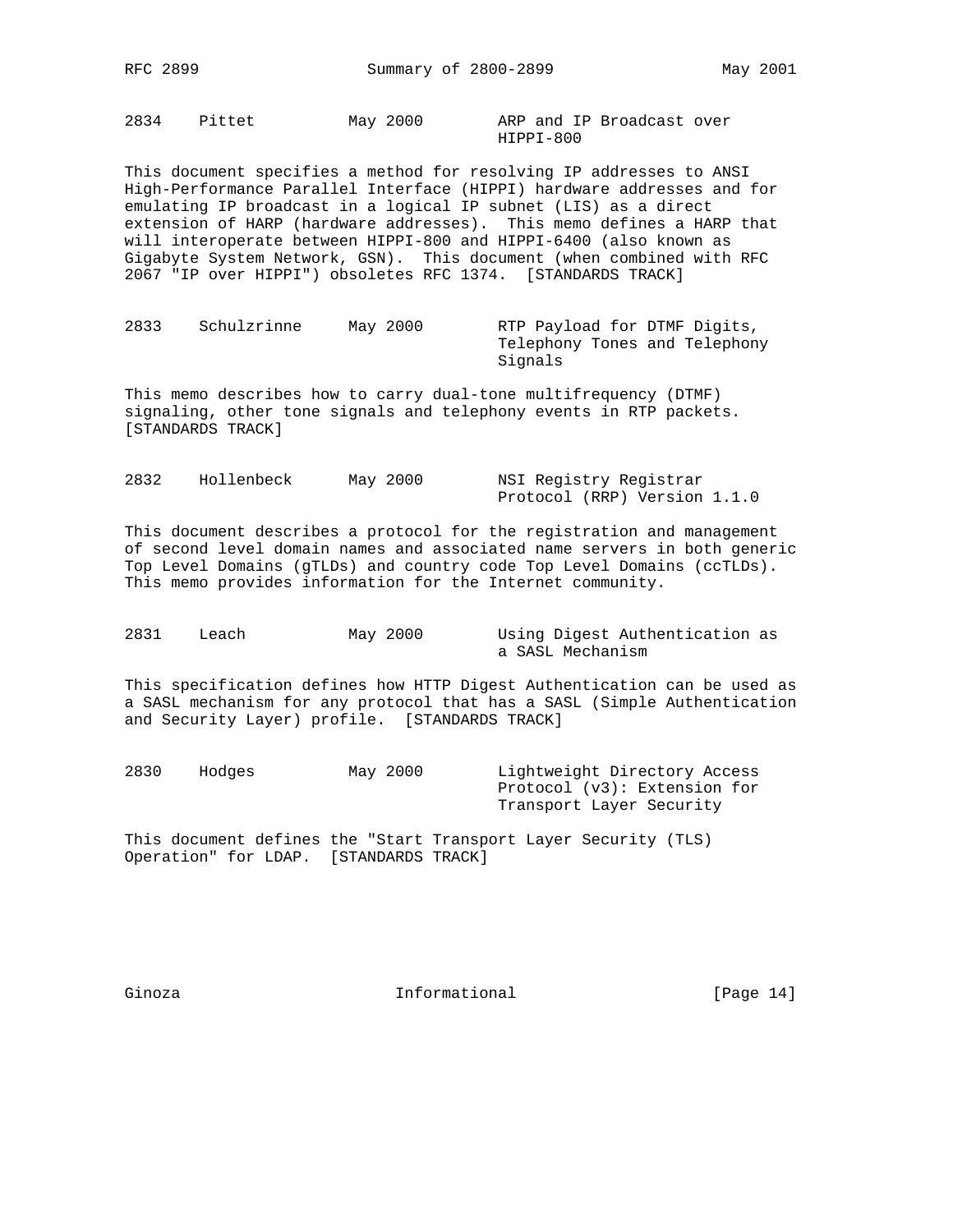2829 Wahl May 2000 Authentication Methods for LDAP

This document specifies particular combinations of security mechanisms which are required and recommended in LDAP implementations. [STANDARDS TRACK]

2828 Shirey May 2000 Internet Security Glossary

This Glossary provides abbreviations, explanations, and recommendations for use of information system security terminology. This memo provides information for the Internet community.

| 2827 | Ferquson | May 2000 | Network Ingress Filtering:     |  |  |  |  |
|------|----------|----------|--------------------------------|--|--|--|--|
|      |          |          | Defeating Denial of Service    |  |  |  |  |
|      |          |          | Attacks which employ IP Source |  |  |  |  |
|      |          |          | Address Spoofing               |  |  |  |  |

This paper discusses a simple, effective, and straightforward method for using ingress traffic filtering to prohibit DoS (Denial of Service) attacks which use forged IP addresses to be propagated from 'behind' an Internet Service Provider's (ISP) aggregation point. This document specifies an Internet Best Current Practices for the Internet Community, and requests discussion and suggestions for improvements.

| 2826 | IAB | May 2000 | IAB Technical Comment on the |
|------|-----|----------|------------------------------|
|      |     |          | Unique DNS Root              |

This document discusses the existence of a globally unique public name space in the Internet called the DNS (Domain Name System). This name space is a hierarchical name space derived from a single, globally unique root. It is a technical constraint inherent in the design of the DNS. One root must be supported by a set of coordinated root servers administered by a unique naming authority. It is not technically feasible for there to be more than one root in the public DNS. This memo provides information for the Internet community.

Ginoza **Informational** Informational [Page 15]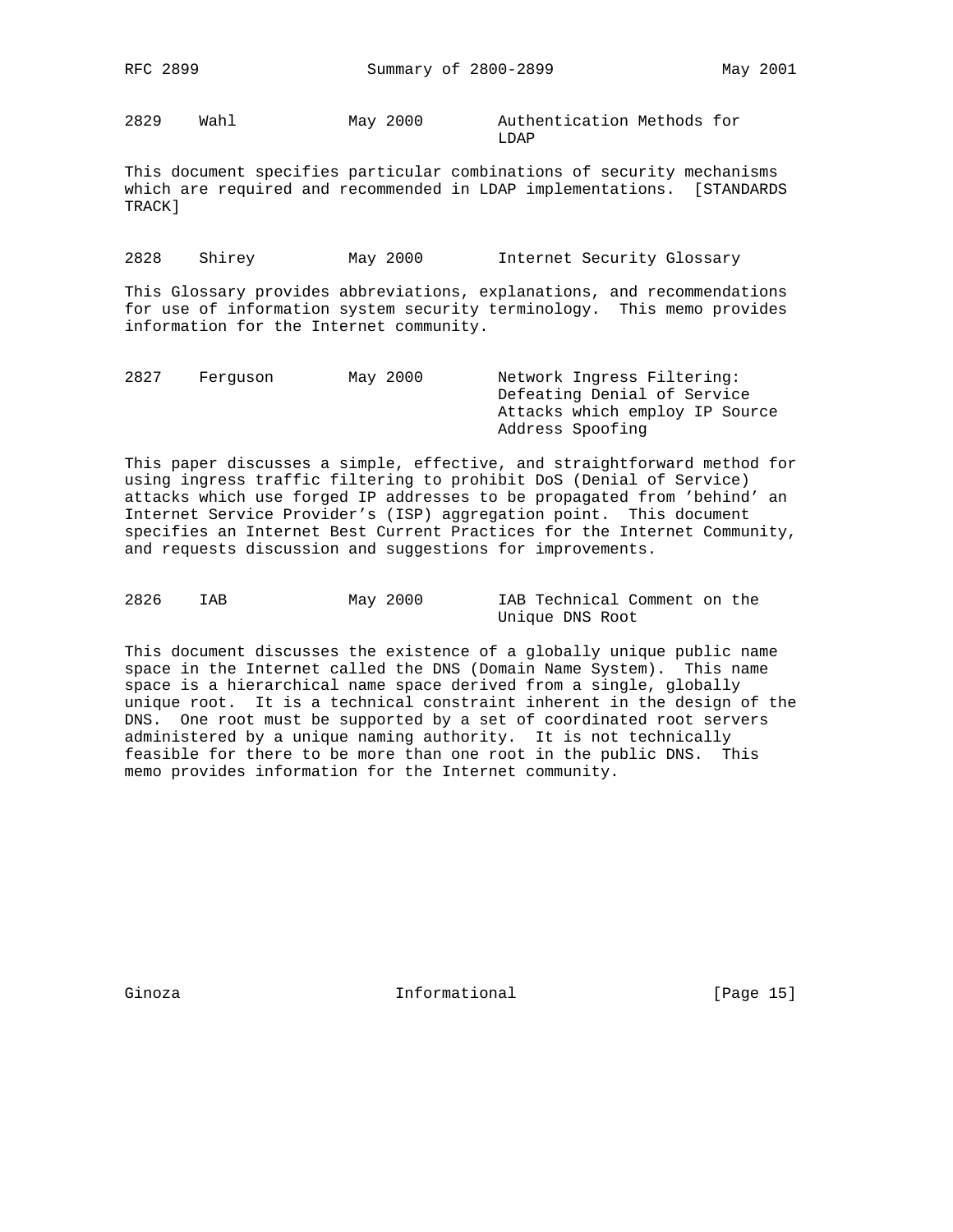2825 IAB May 2000 A Tangled Web: Issues of I18N,

 Domain Names, and the Other Internet protocols

This document is a statement by the Internet Architecture Board. It is not a protocol specification, but an attempt to clarify the range of architectural issues that the internationalization of domain names faces. This memo provides information for the Internet community.

| 2824 | Lennox | May 2000 |  | Call Processing Language   |
|------|--------|----------|--|----------------------------|
|      |        |          |  | Framework and Requirements |

This document describes an architectural framework we call a processing language, as a simple and standardized way for implementing and deploying Internet telephony. A large number of the services we wish to make possible for Internet telephony require fairly elaborate combinations of signalling operations, often in network devices, to complete. It also outlines requirements for such a language. This memo provides information for the Internet community.

| 2823 | Carlson | May 2000 | PPP over Simple Data Link  |
|------|---------|----------|----------------------------|
|      |         |          | (SDL) using SONET/SDH with |
|      |         |          | ATM-like framing           |

This document extends methods found in the Point-to-Point Protocol (PPP) and RFCs 1662 and 2615 to include a new encapsulation for PPP called Simple Data Link (SDL). SDL provides a standard method for transporting multi-protocol datagrams over point-to-point links, and RFCs 1662 and 2615 provide a means to carry PPP over Synchronous Optical Network (SONET) and Synchronous Digital Hierarchy (SDH) circuits. SDL provides a very low overhead alternative to HDLC-like encapsulation, and can also be used on SONET/SDH links. This memo defines an Experimental Protocol for the Internet community.

2822 Resnick Apr 2001 Internet Message Format

This document specifies a syntax for text messages that are sent between computer users, within the framework of "electronic mail" messages. [STANDARDS TRACK]

Ginoza **Informational Informational** [Page 16]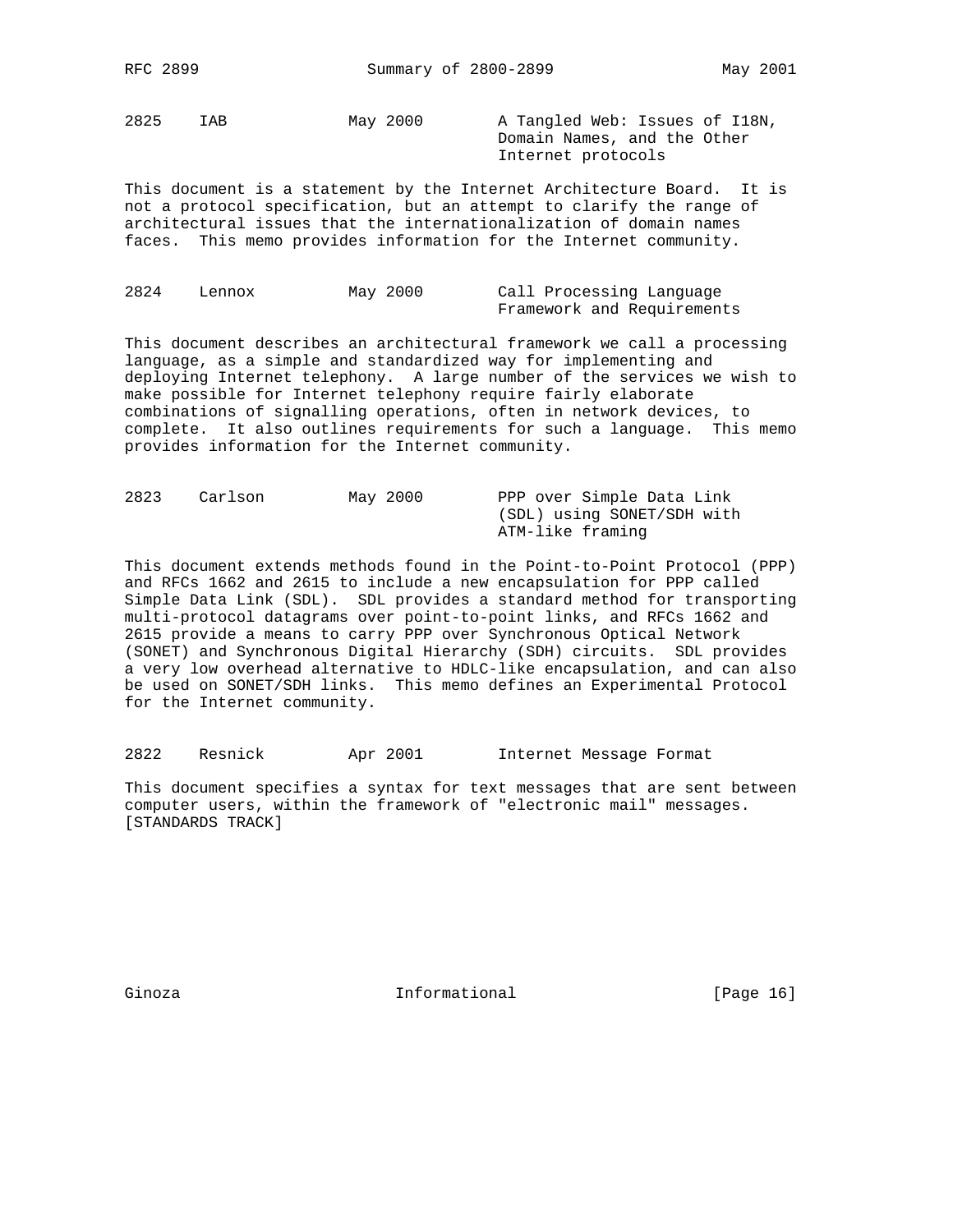2821 Klensin Apr 2001 Simple Mail Transfer Protocol

This document is a self-contained specification of the basic protocol for the Internet electronic mail transport. [STANDARDS TRACK]

| 2820 | Stokes | May 2000 |          |  |  | Access Control Requirements |
|------|--------|----------|----------|--|--|-----------------------------|
|      |        |          | for LDAP |  |  |                             |

This document describes the fundamental requirements of an access control list (ACL) model for the Lightweight Directory Application Protocol (LDAP) directory service. This memo provides information for the Internet community.

2819 Waldbusser May 2000 Remote Network Monitoring Management Information Base

This memo defines a portion of the Management Information Base (MIB) for use with network management protocols in TCP/IP-based internets. In particular, it defines objects for managing remote network monitoring devices. [STANDARDS TRACK]

2818 Rescorla May 2000 HTTP Over TLS

This memo describes how to use Transport Layer Security (TLS) to secure Hypertext Transfer Protocol (HTTP) connections over the Internet. This memo provides information for the Internet community.

2817 Khare May 2000 Upgrading to TLS Within HTTP/1.1

This memo explains how to use the Upgrade mechanism in HTTP/1.1 to initiate Transport Layer Security (TLS) over an existing TCP connection. [STANDARDS TRACK]

2816 Ghanwani May 2000 A Framework for Integrated Services Over Shared and Switched IEEE 802 LAN Technologies

This memo describes a framework for supporting IETF Integrated Services on shared and switched LAN infrastructure. This memo provides information for the Internet community.

| Ginoza | Informational | [Page 17] |  |
|--------|---------------|-----------|--|
|        |               |           |  |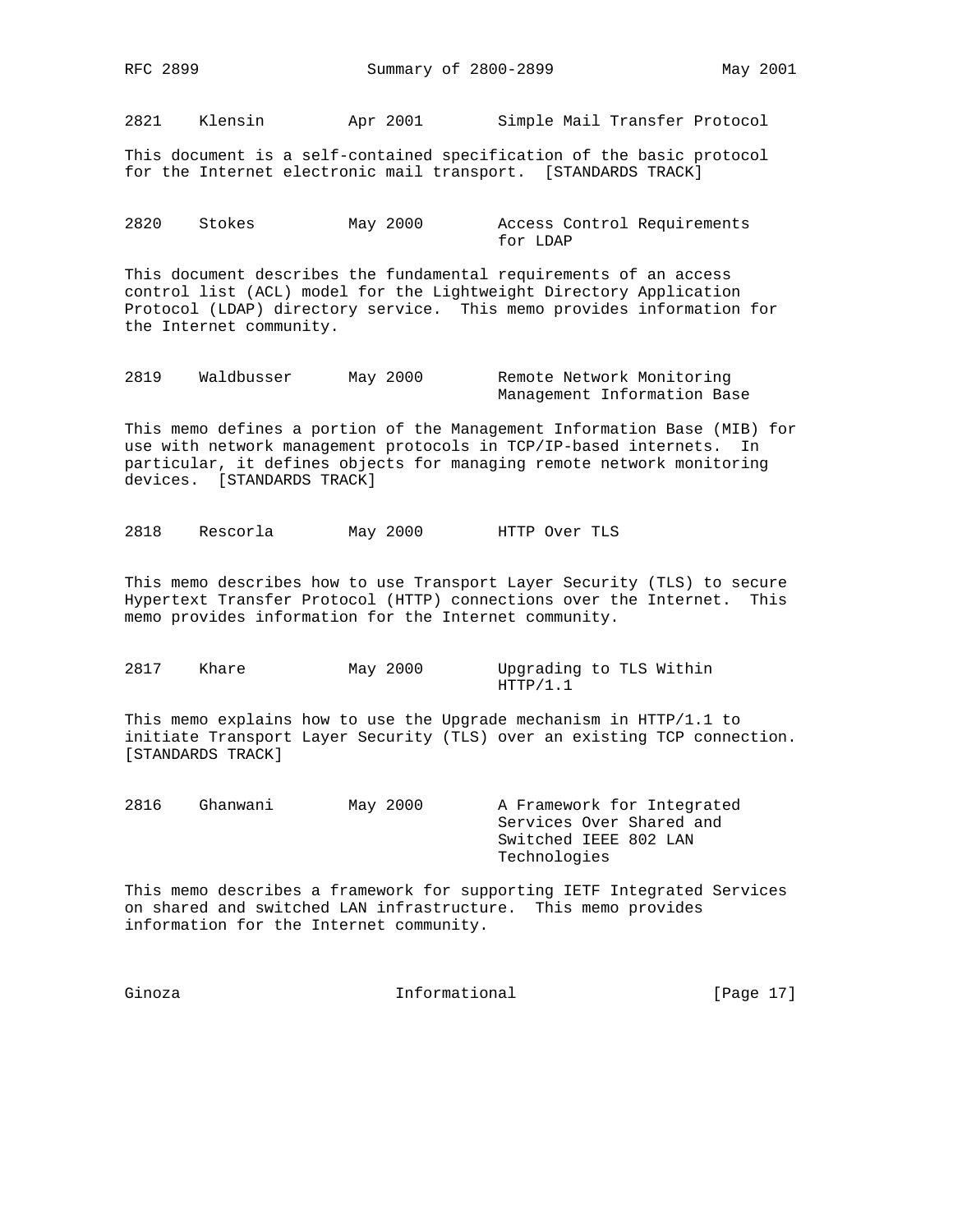2815 Seaman May 2000 Integrated Service Mappings on IEEE 802 Networks

This document describes mappings of IETF Integrated Services over LANs built from IEEE 802 network segments which may be interconnected by IEEE 802.1D MAC Bridges (switches). [STANDARDS TRACK]

| 2814 | Yavatkar | May 2000 | SBM (Subnet Bandwidth        |
|------|----------|----------|------------------------------|
|      |          |          | Manager): A Protocol for     |
|      |          |          | RSVP-based Admission Control |
|      |          |          | over IEEE 802-style networks |

This document describes a signaling method and protocol for RSVP-based admission control over IEEE 802-style LANs. [STANDARDS TRACK]

2813 Kalt Apr 2000 Internet Relay Chat: Server Protocol

This document defines the protocol used by servers to talk to each other. This memo provides information for the Internet community.

2812 Kalt Apr 2000 Internet Relay Chat: Client Protocol

This document defines the Client Protocol, and assumes that the reader is familiar with the IRC Architecture. This memo provides information for the Internet community.

2811 Kalt Apr 2000 Internet Relay Chat: Channel Management

This document specifies how channels, their characteristics and properties are managed by IRC servers. This memo provides information for the Internet community.

2810 Kalt Apr 2000 Internet Relay Chat: Architecture

This document is an update describing the architecture of the current IRC protocol and the role of its different components. Other documents describe in detail the protocol used between the various components defined here. This memo provides information for the Internet community.

Ginoza **Informational Informational** [Page 18]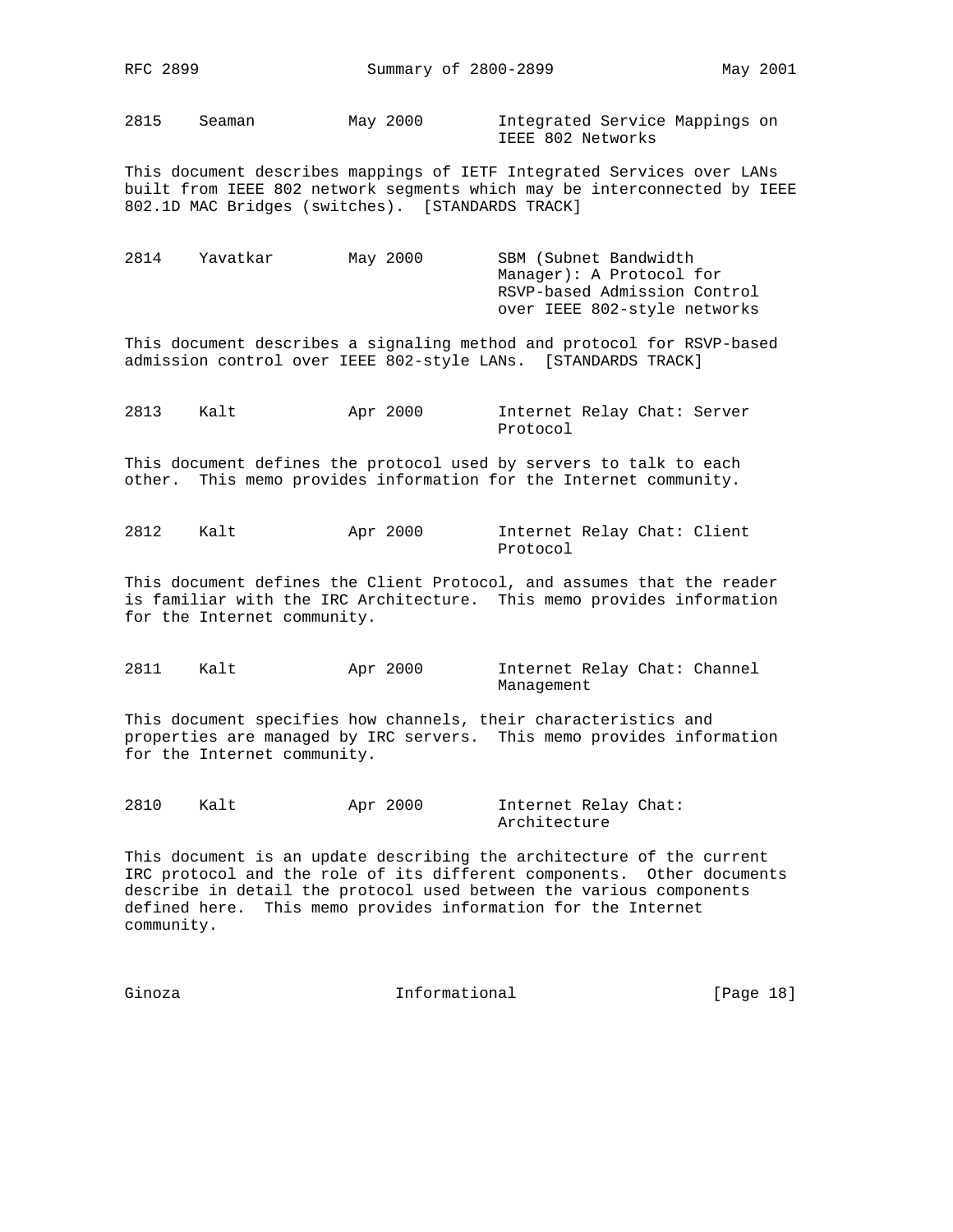2809 Aboba Apr 2000 Implementation of L2TP

 Compulsory Tunneling via RADIUS

This document discusses implementation issues arising in the provisioning of compulsory tunneling in dial-up networks using the L2TP (Layer Two Tunneling Protocol) protocol. This memo provides information for the Internet community.

2808 Nystrom Apr 2000 The SecurID $(r)$  SASL Mechanism

This document defines a SASL (Simple Authentication and Security Layer) authentication mechanism using SecurID (a hardware token card product (or software emulation thereof) produced by RSA Security Inc., which is used for end-user authentication), thereby providing a means for such tokens to be used in SASL environments. This mechanism is only is only for authentication, and has no effect on the protocol encoding and is not designed to provide integrity or confidentiality services. This memo provides information for the Internet community.

2807 Reagle Jul 2000 XML Signature Requirements

This document lists the design principles, scope, and requirements for the XML Digital Signature specification. It includes requirements as they relate to the signature syntax, data model, format, cryptographic processing, and external requirements and coordination. This memo provides information for the Internet community.

2806 Vaha-Sipila Apr 2000 URLs for Telephone Calls

This document specifies URL (Uniform Resource Locator) schemes "tel", "fax" and "modem" for specifying the location of a terminal in the phone network and the connection types (modes of operation) that can be used to connect to that entity. [STANDARDS TRACK]

Ginoza **Informational Informational** [Page 19]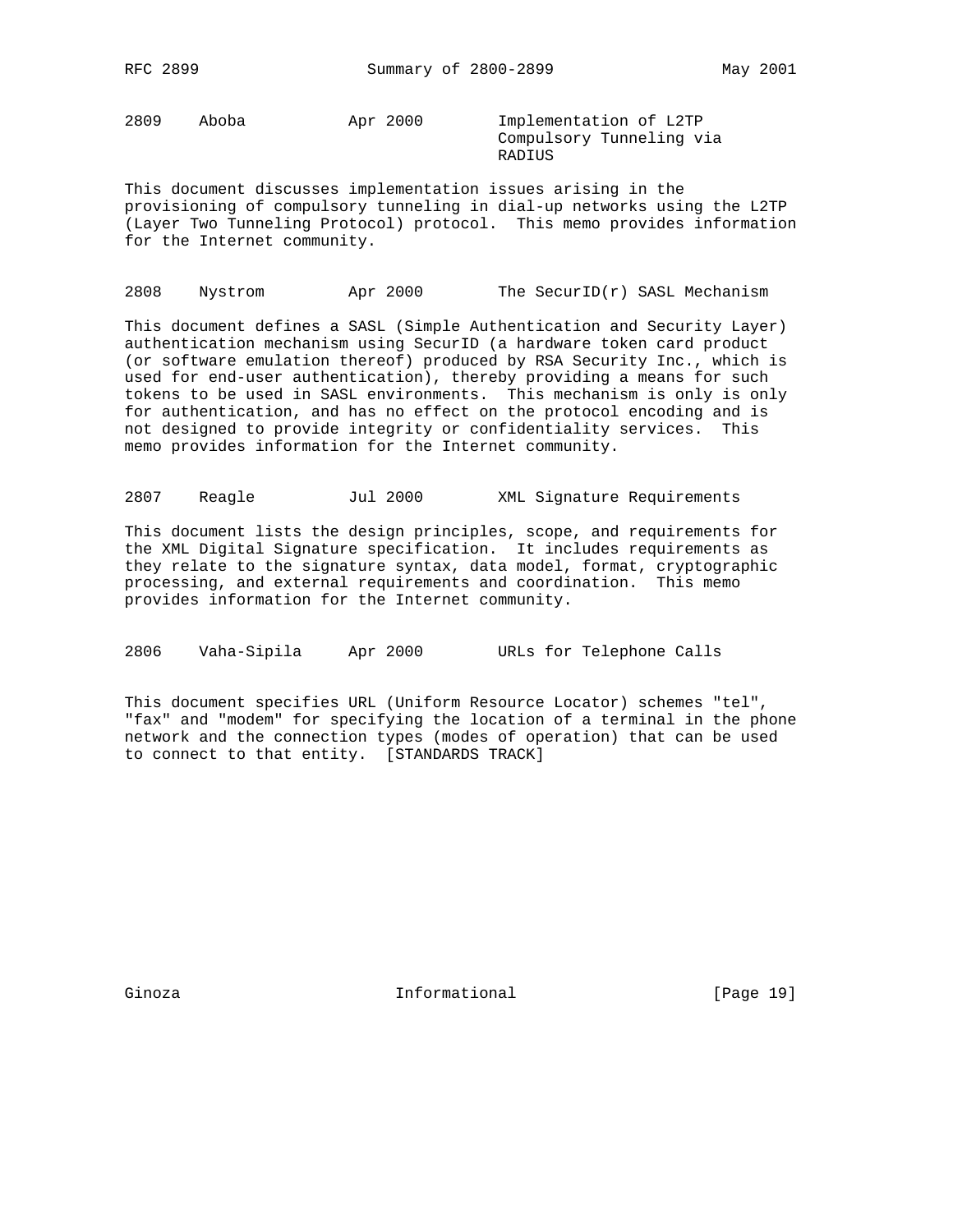2805 Greene Apr 2000 Media Gateway Control Protocol Architecture and Requirements

This document describes protocol requirements for the Media Gateway Control Protocol between a Media Gateway Controller and a Media Gateway. This memo provides information for the Internet community.

# 2804 IAB May 2000 IETF Policy on Wiretapping

This document describes the position that the Internet Engineering Task Force (IETF) has taken regarding the inclusion into IETF standards-track documents of functionality designed to facilitate wiretapping. This memo explains what the IETF thinks the question means, why its answer is "no", and what that answer means. This memo provides information for the Internet community.

2803 Maruyama Apr 2000 Digest Values for DOM (DOMHASH)

This memo defines a clear and unambiguous definition of digest (hash) values of the XML objects regardless of the surface string variation of XML. This memo provides information for the Internet community.

| 2802 | Davidson | Apr 2000 | Digital Signatures for the |
|------|----------|----------|----------------------------|
|      |          |          | v1.0 Internet Open Trading |
|      |          |          | Protocol (IOTP)            |

This document describes the syntax and procedures for the computation and verification of digital signatures for use within Version 1.0 of the Internet Open Trading Protocol (IOTP). This memo provides information for the Internet community.

2801 Burdett Apr 2000 Internet Open Trading Protocol - IOTP Version 1.0

This document discusses the Internet Open Trading Protocol (IOTP) and its provision of an interoperable framework for Internet commerce. This memo provides information for the Internet community.

Ginoza **Informational Informational** [Page 20]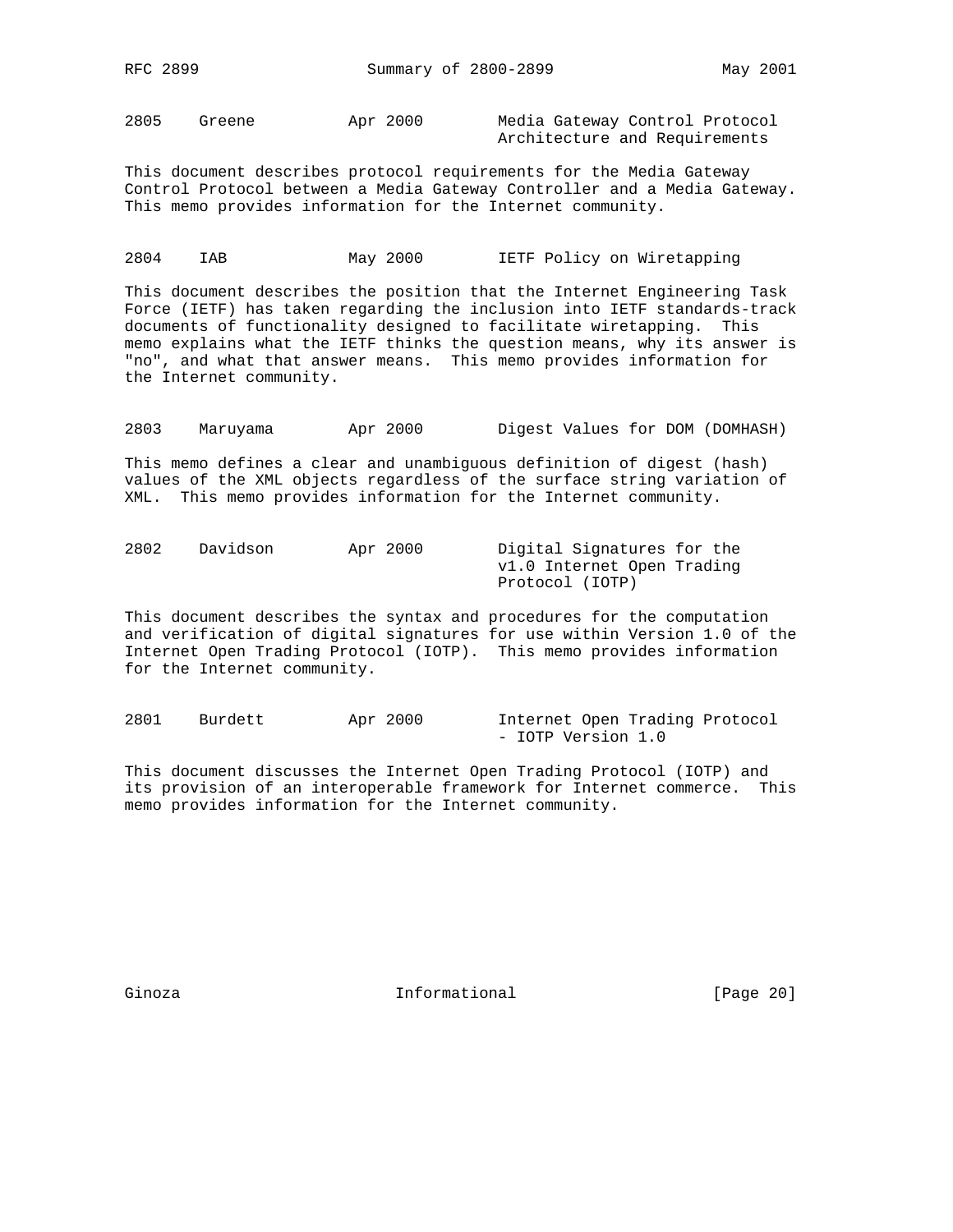2800 Reynolds May 2001 Internet Official Protocol

Standards

This memo contains a snapshot of the state of standardization of protocols used in the Internet as of April 17, 2001. It lists only official protocol standards RFCs; it is not a complete index to the RFC series. [STANDARDS TRACK]

#### Security Considerations

 This memo does not affect the technical security of the Internet, but may cite important security specifications.

Author's Address

 Sandy Ginoza University of Southern California Information Sciences Institute 4676 Admiralty Way Marina del Rey, CA 90292

Phone: (310) 822-1511

EMail: ginoza@isi.edu

Ginoza **Informational Informational** [Page 21]